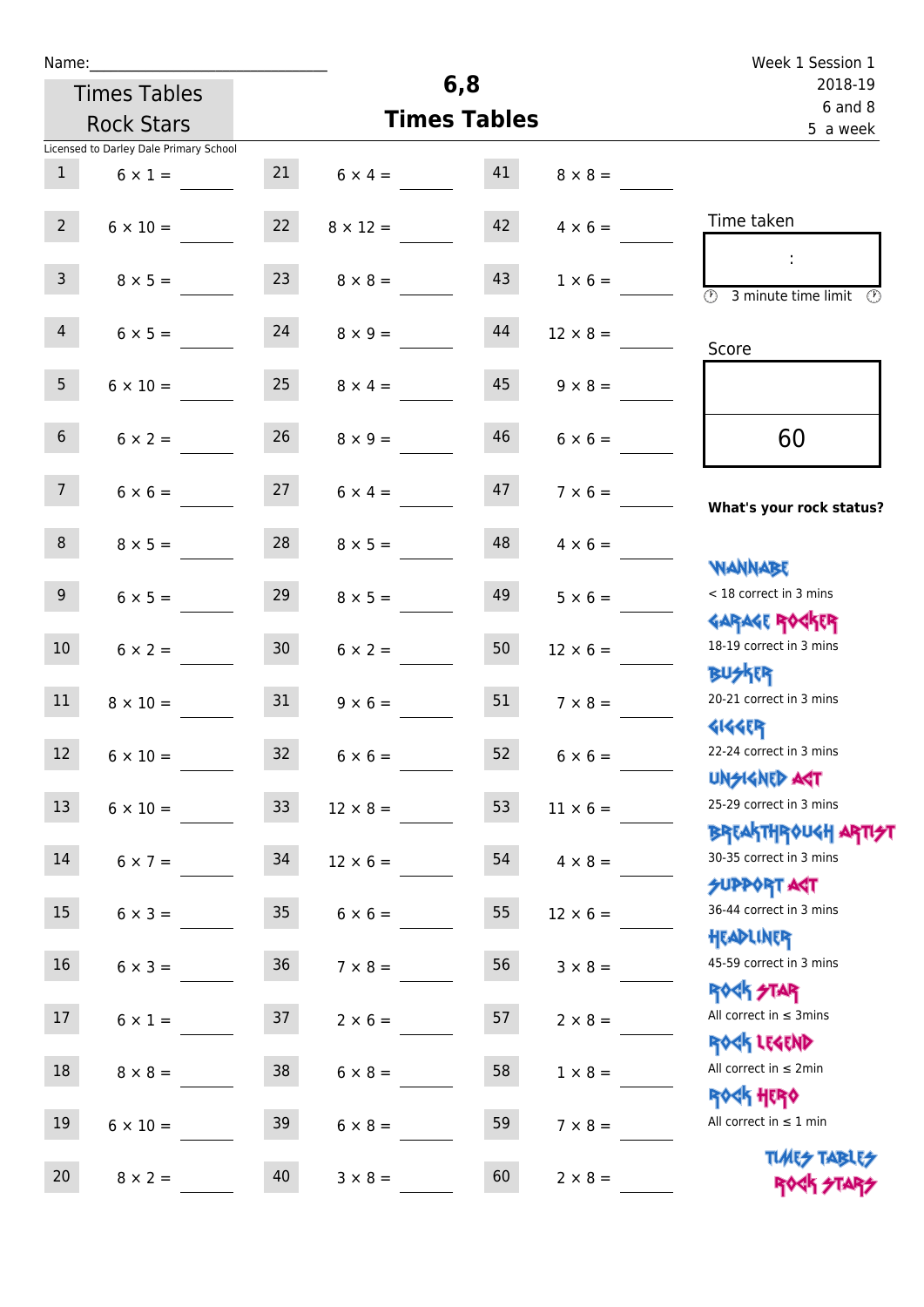| Name:          |                                        |    |                  |        |               |     |                     |    |               | Week 1 Session 2                                |
|----------------|----------------------------------------|----|------------------|--------|---------------|-----|---------------------|----|---------------|-------------------------------------------------|
|                | <b>Times Tables</b>                    |    |                  |        |               | 6,8 |                     |    |               | 2018-19                                         |
|                | <b>Rock Stars</b>                      |    |                  |        |               |     | <b>Times Tables</b> |    |               | $6$ and $8$<br>5 a week                         |
|                | Licensed to Darley Dale Primary School |    |                  |        |               |     |                     |    |               |                                                 |
| $\mathbf 1$    |                                        | 13 |                  | $25\,$ |               | 37  |                     | 49 |               |                                                 |
|                | 6<br>72                                |    | 60<br>6          |        | 24<br>8       |     | 6<br>48             |    | $\,6$<br>6    | Time taken                                      |
| $\overline{2}$ |                                        | 14 |                  | 26     |               | 38  |                     | 50 |               |                                                 |
|                | $80\,$<br>8                            |    | $30\,$<br>6      |        | 12<br>$\,6$   |     | 96<br>$\, 8$        |    | 6<br>6        | $\odot$<br>$\circled{r}$<br>3 minute time limit |
| 3              |                                        | 15 |                  | 27     |               | 39  |                     | 51 |               | Score                                           |
|                | 80<br>8                                |    | 56<br>8          |        | 24<br>$\,6\,$ |     | 16<br>8             |    | 18<br>$\bf 6$ |                                                 |
| $\overline{4}$ |                                        | 16 |                  | 28     |               | 40  |                     | 52 |               | 60                                              |
|                | 42<br>$\,6\,$                          |    | 48<br>$\,6\,$    |        | 54<br>$6\,$   |     | 40<br>$\, 8$        |    | 12<br>6       |                                                 |
| 5              |                                        | 17 |                  | 29     |               | 41  |                     | 53 |               | What's your rock status?                        |
|                | $\,6\,$<br>6                           |    | 64<br>8          |        | $30\,$<br>6   |     | $16\,$<br>$\, 8$    |    | 72<br>$\,6$   | WANNABE                                         |
| $6\,$          |                                        | 18 |                  | 30     |               | 42  |                     | 54 |               | < 18 correct in 3 mins<br><b>GARAGE RO</b>      |
|                | $12\,$<br>6                            |    | 72<br>8          |        | $16\,$<br>8   |     | 32<br>8             |    | 30<br>6       | 18-19 correct in 3 mins<br>BUSKER               |
| 7              |                                        | 19 |                  | 31     |               | 43  |                     | 55 |               | 20-21 correct in 3 mins                         |
|                | 42<br>6                                |    | 64<br>8          |        | 18<br>6       |     | 6<br>6              |    | 8<br>64       | <b>4144EP</b><br>22-24 correct in 3 mins        |
| 8              |                                        | 20 |                  | 32     |               | 44  |                     | 56 |               | <b>UNSIGNED AGT</b>                             |
|                | $72\,$<br>6                            |    | $16\,$<br>8      |        | $\bf 8$<br>8  |     | 32<br>8             |    | 6<br>66       | 25-29 correct in 3 mins                         |
|                |                                        |    |                  |        |               |     |                     |    |               | <b>BREAKTHROUGH</b><br>30-35 correct in 3 mins  |
| 9              |                                        | 21 |                  | 33     |               | 45  |                     | 57 |               | <b>SUPPORT AGT</b>                              |
|                | $30$<br>6                              |    | $72\,$<br>6      |        | 48<br>$\,6\,$ |     | 6<br>$\,$ 6 $\,$    |    | 8<br>40       | 36-44 correct in 3 mins<br>HEADLINER            |
| $10\,$         |                                        | 22 |                  | 34     |               | 46  |                     | 58 |               | 45-59 correct in 3 mins                         |
|                | 36<br>6                                |    | 32<br>8          |        | 12<br>6       |     | 40<br>8             |    | 12<br>6       | <b>ROCK STAR</b><br>All correct in $\leq$ 3mins |
| $11\,$         |                                        | 23 |                  | 35     |               | 47  |                     | 59 |               | ROCK LEGEND                                     |
|                | $30\,$<br>6                            |    | 54<br>6          |        | 72<br>8       |     | 16<br>8             |    | 72<br>6       | All correct in $\leq 2$ min                     |
| 12             |                                        | 24 |                  | 36     |               | 48  |                     | 60 |               | HERO<br>All correct in $\leq 1$ min             |
|                | $18\,$<br>6                            |    | $\,6\,$<br>$\,6$ |        | 36<br>6       |     | 32<br>8             |    | 6<br>48       | <b>TLARS</b>                                    |
|                |                                        |    |                  |        |               |     |                     |    |               |                                                 |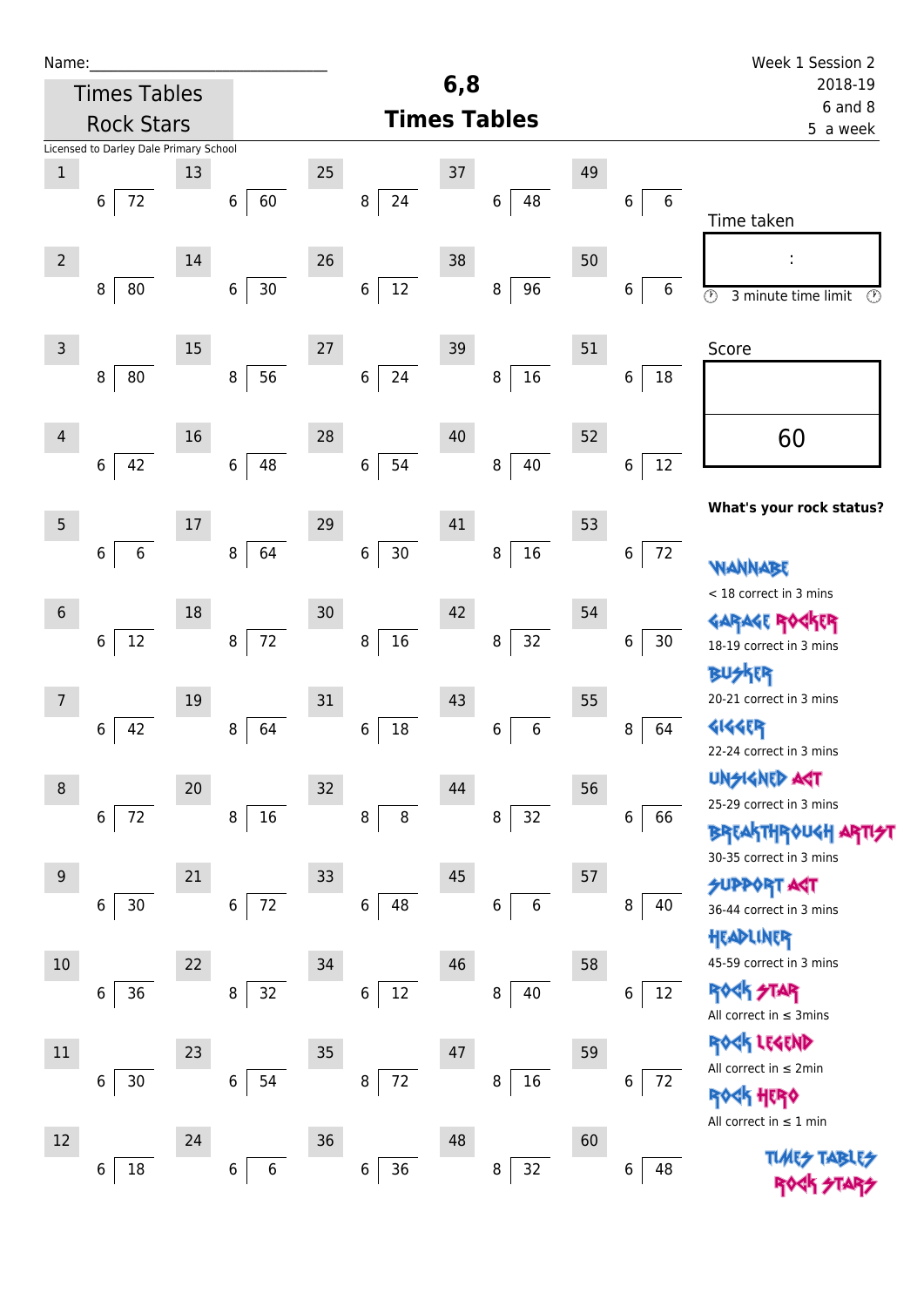| Name:          |                                        |        |                 |                  |                        |                 |    |                       | Week 1 Session 3                                      |
|----------------|----------------------------------------|--------|-----------------|------------------|------------------------|-----------------|----|-----------------------|-------------------------------------------------------|
|                | <b>Times Tables</b>                    |        |                 |                  | 6,8                    |                 |    |                       | 2018-19                                               |
|                | <b>Rock Stars</b>                      |        |                 |                  | <b>Times Tables</b>    |                 |    |                       | $6$ and $8$<br>5 a week                               |
|                | Licensed to Darley Dale Primary School |        |                 |                  |                        |                 |    |                       |                                                       |
| $1\,$          | 8<br>$\times$ 11                       | 13     | 6<br>$\times$ 9 | 25<br>$\times 2$ | 6<br>37                | 8<br>$\times 9$ | 49 | $\bf 8$<br>$\times$ 1 |                                                       |
|                |                                        |        |                 |                  |                        |                 |    |                       |                                                       |
|                |                                        |        |                 |                  |                        |                 |    |                       | Time taken                                            |
| $\overline{2}$ | 8                                      | 14     | 6               | 26               | 6<br>38                | 8               | 50 | 6                     | t,                                                    |
|                | $\times 8$                             |        | $\times$ 12     | $\times$ 12      |                        | $\times$ 1      |    | $\times 9$            | $\circled{r}$<br>3 minute time limit<br>$\mathcal{O}$ |
|                |                                        |        |                 |                  |                        |                 |    |                       |                                                       |
| $\overline{3}$ | 6                                      | 15     | 8               | 27               | $\boldsymbol{6}$<br>39 | 8               | 51 | 6                     | Score                                                 |
|                | $\times 1$                             |        | $\times$ 5      | $\times$ 2       |                        | $\times 9$      |    | $\times$ 5            |                                                       |
|                |                                        |        |                 |                  |                        |                 |    |                       |                                                       |
| $\overline{4}$ | 6                                      | 16     | 6               | 28               | 8<br>40                | 8               | 52 | 6                     | 60                                                    |
|                | $\times$ 3                             |        | $\times$ 5      | $\times$ 5       |                        | $\times$ 9      |    | $\times 2$            |                                                       |
|                |                                        |        |                 |                  |                        |                 |    |                       | What's your rock status?                              |
| 5              | 8                                      | $17\,$ | 8               | 29               | 8<br>41                | 6               | 53 | 6                     |                                                       |
|                | $\times$ 12                            |        | $\times$ 3      | $\times$ 12      |                        | $\times 8$      |    | $\times$ 3            | <b>WANNABE</b>                                        |
|                |                                        |        |                 |                  |                        |                 |    |                       | < 18 correct in 3 mins                                |
| $6\,$          | 6                                      | $18\,$ | 6               | 30               | 6<br>42                | 6               | 54 | 6                     | <b>GARAGE ROGKER</b>                                  |
|                | $\times$ 1                             |        | $\times$ 4      | $\times$ 4       |                        | $\times$ 4      |    | $\times$ 11           | 18-19 correct in 3 mins                               |
|                |                                        |        |                 |                  |                        |                 |    |                       | <b>BUSKER</b>                                         |
| $\overline{7}$ | 8                                      | 19     | 6               | 31               | 8<br>43                | 6               | 55 | 8                     | 20-21 correct in 3 mins                               |
|                | $\times$ 5                             |        | $\times$ 11     | $\times$ 1       |                        | $\times$ 4      |    | $\times 5$            | <b>4144EP</b>                                         |
|                |                                        |        |                 |                  |                        |                 |    |                       | 22-24 correct in 3 mins                               |
| $\,8\,$        | 6                                      | 20     | 6               | 32               | 8<br>44                | 6               | 56 | 8                     | <b>UNSIGNED AGT</b>                                   |
|                | $\times$ 7                             |        | $\times$ 1      | $\times$ 3       |                        | $\times$ 10     |    | $\times$ 1            | 25-29 correct in 3 mins                               |
|                |                                        |        |                 |                  |                        |                 |    |                       | ΒΡΓΑ <sup>Κ</sup> ΤΗΡΟυΚΗ ΑΡΤΙ <del>2</del> Τ         |
| $9\,$          | 8                                      | 21     | 6               | 33               | 6<br>45                | 6               | 57 | 8                     | 30-35 correct in 3 mins                               |
|                | $\times$ 3                             |        | $\times$ 3      | $\times$ 7       |                        | $\times$ 11     |    | $\times$ 6            | <b>SUPPORT AST</b><br>36-44 correct in 3 mins         |
|                |                                        |        |                 |                  |                        |                 |    |                       | HEADLINER                                             |
| 10             | $\, 8$                                 | 22     | 8               | 34               | 6<br>46                | 8               | 58 | 8                     | 45-59 correct in 3 mins                               |
|                | $\times$ 7                             |        | $\times$ 11     | $\times$ 8       |                        | $\times$ 9      |    | $\times$ 8            | <b>ROCK STAR</b>                                      |
|                |                                        |        |                 |                  |                        |                 |    |                       | All correct in $\leq$ 3mins                           |
| 11             | 6                                      | 23     | 6               | 35               | 6<br>$47\,$            | 8               | 59 | 8                     | ROCK LEGEND                                           |
|                | $\times$ 4                             |        | $\times$ 5      | $\times$ 10      |                        | $\times$ 5      |    | $\times$ 7            | All correct in $\leq 2$ min                           |
|                |                                        |        |                 |                  |                        |                 |    |                       | ROCK HERO                                             |
| 12             | $\,$ 6 $\,$                            | 24     | 8               | 36               | 8<br>48                | $\,$ 6 $\,$     | 60 | 6                     | All correct in $\leq 1$ min                           |
|                | $\times$ 7                             |        | $\times$ 7      | $\times$ 2       |                        | $\times$ 3      |    | $\times$ 12           | <b>TUARS TABLES</b>                                   |
|                |                                        |        |                 |                  |                        |                 |    |                       | ROCK STARS                                            |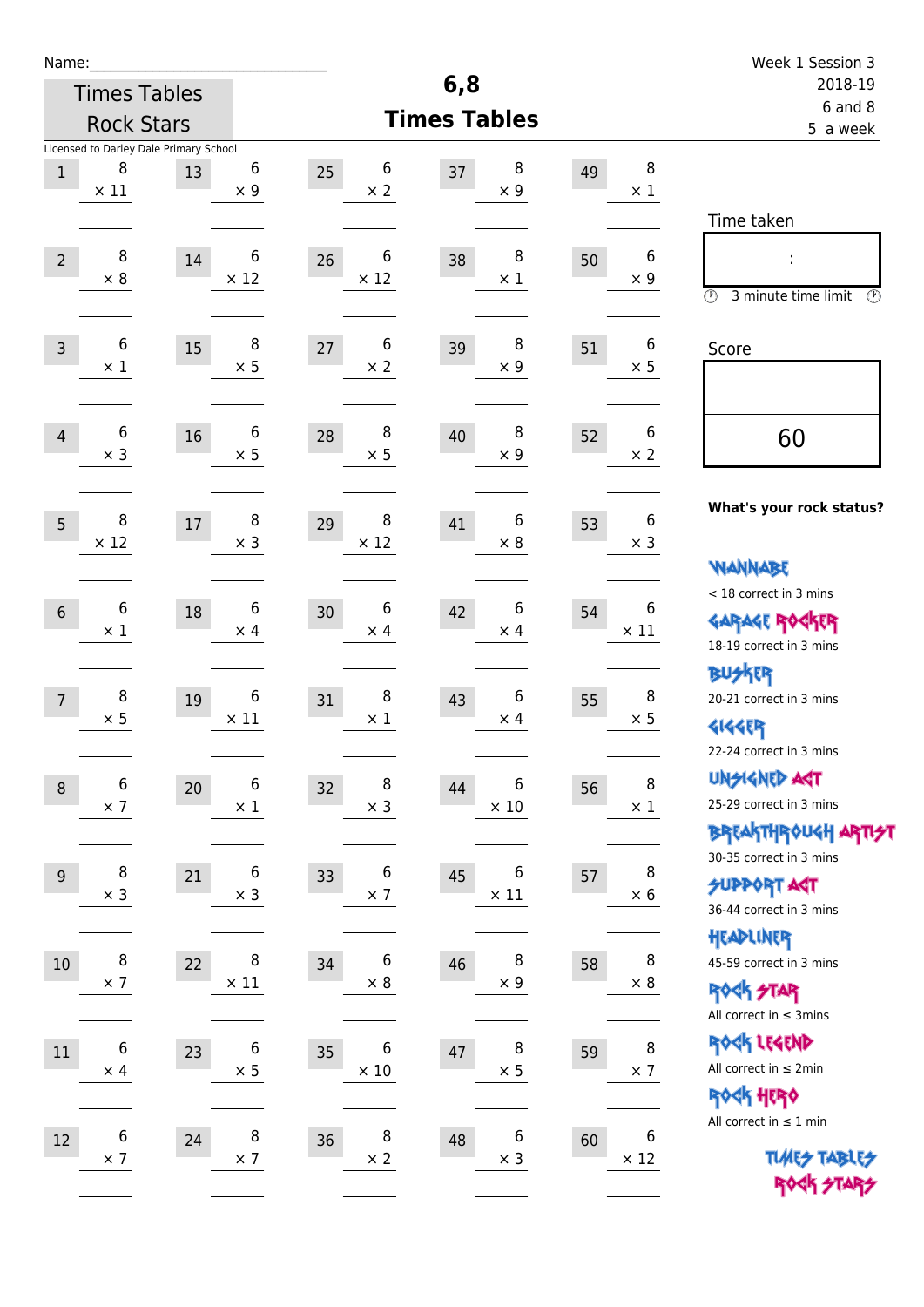| Name:                                  |                     |               |                     |                    | Week 1 Session 4                                                 |
|----------------------------------------|---------------------|---------------|---------------------|--------------------|------------------------------------------------------------------|
| <b>Times Tables</b>                    |                     |               | 6,8                 | 2018-19<br>6 and 8 |                                                                  |
| <b>Rock Stars</b>                      |                     |               | <b>Times Tables</b> |                    | 5 a week                                                         |
| Licensed to Darley Dale Primary School |                     |               |                     |                    |                                                                  |
| $\mathbf{1}$<br>$88 \div 8 =$          | 21                  |               | 41<br>$42 \div 6 =$ | $88 \div 8 =$      |                                                                  |
| 2                                      | 22<br>$54 \div 6 =$ | $8 \div 8 =$  | 42                  | $48 \div 6 =$      | Time taken                                                       |
| 3 <sup>7</sup><br>$36 \div 6 =$        | 23                  | $64 \div 8 =$ | 43                  | $48 \div 6 =$      | (1)<br>3 minute time limit<br>O)                                 |
| 4<br>$72 \div 6 =$                     | 24                  | $42 \div 6 =$ | 44                  | $80 \div 8 =$      | Score                                                            |
| 5 <sup>5</sup><br>$24 \div 6 =$        | 25                  | $24 \div 8 =$ | 45                  | $8 \div 8 =$       |                                                                  |
| 6 <sup>1</sup><br>$18 \div 6 =$        | 26                  | $64 \div 8 =$ | 46                  | $72 \div 8 =$      | 60                                                               |
| 7 <sup>7</sup>                         | $66 \div 6 = 27$    | $72 \div 6 =$ | 47                  | $72 \div 8 =$      | What's your rock status?                                         |
| 8                                      | 28<br>$24 \div 8 =$ | $42 \div 6 =$ | 48                  | $56 \div 8 =$      | <b>NANNABE</b>                                                   |
| 9<br>$66 \div 6 =$                     | 29                  | $24 \div 6 =$ | 49                  | $72 \div 6 =$      | < 18 correct in 3 mins<br><b>GARAGE ROCKER</b>                   |
| 10 <sup>°</sup><br>$42 \div 6 =$       | 30 <sub>o</sub>     | $12 \div 6 =$ | 50                  | $80 \div 8 =$      | 18-19 correct in 3 mins<br><b>BUSKRY</b>                         |
| 11                                     | 31<br>$60 \div 6 =$ | $16 \div 8 =$ | 51                  | $54 \div 6 =$      | 20-21 correct in 3 mins<br><b>4144ER</b>                         |
| 12<br>$88 \div 8 =$                    | 32                  | $16 \div 8 =$ | 52                  | $56 \div 8 =$      | 22-24 correct in 3 mins<br><b>UNSIGNED AGT</b>                   |
| 13<br>$40 \div 8 =$                    | 33 <sup>°</sup>     | $8 \div 8 =$  | 53                  | $56 \div 8 =$      | 25-29 correct in 3 mins<br><b>BREAKTHROUGH ARTI<del>S</del>T</b> |
| 14<br>$24 \div 8 =$                    | 34                  | $6 \div 6 =$  | 54                  | $60 \div 6 =$      | 30-35 correct in 3 mins<br><b>SUPPORT ART</b>                    |
| 15<br>$64 \div 8 =$                    | 35 <sub>1</sub>     | $24 \div 6 =$ | 55                  | $8 \div 8 =$       | 36-44 correct in 3 mins<br>HEADLINER                             |
| $16\,$<br>$72 \div 6 =$                | 36 <sup>°</sup>     | $8 \div 8 =$  | 56                  | $24 \div 6 =$      | 45-59 correct in 3 mins<br><b>ROCK STAR</b>                      |
| 17<br>$88 \div 8 =$                    | 37                  | $30 \div 6 =$ | 57                  | $96 \div 8 =$      | All correct in $\leq$ 3mins<br>ROCK LEGEND                       |
| 18<br>$80 \div 8 =$                    | 38                  | $42 \div 6 =$ | 58                  | $40 \div 8 =$      | All correct in $\leq 2$ min<br><b>ROCK HERO</b>                  |
| 19<br>$30 \div 6 =$                    | 39                  | $48 \div 8 =$ | 59                  | $6 \div 6 =$       | All correct in $\leq 1$ min                                      |
| 20<br>$30 \div 6 =$                    | 40                  | $64 \div 8 =$ | 60                  | $40 \div 8 =$      | <b>TUARS TABLES</b><br>ROCK STARS                                |